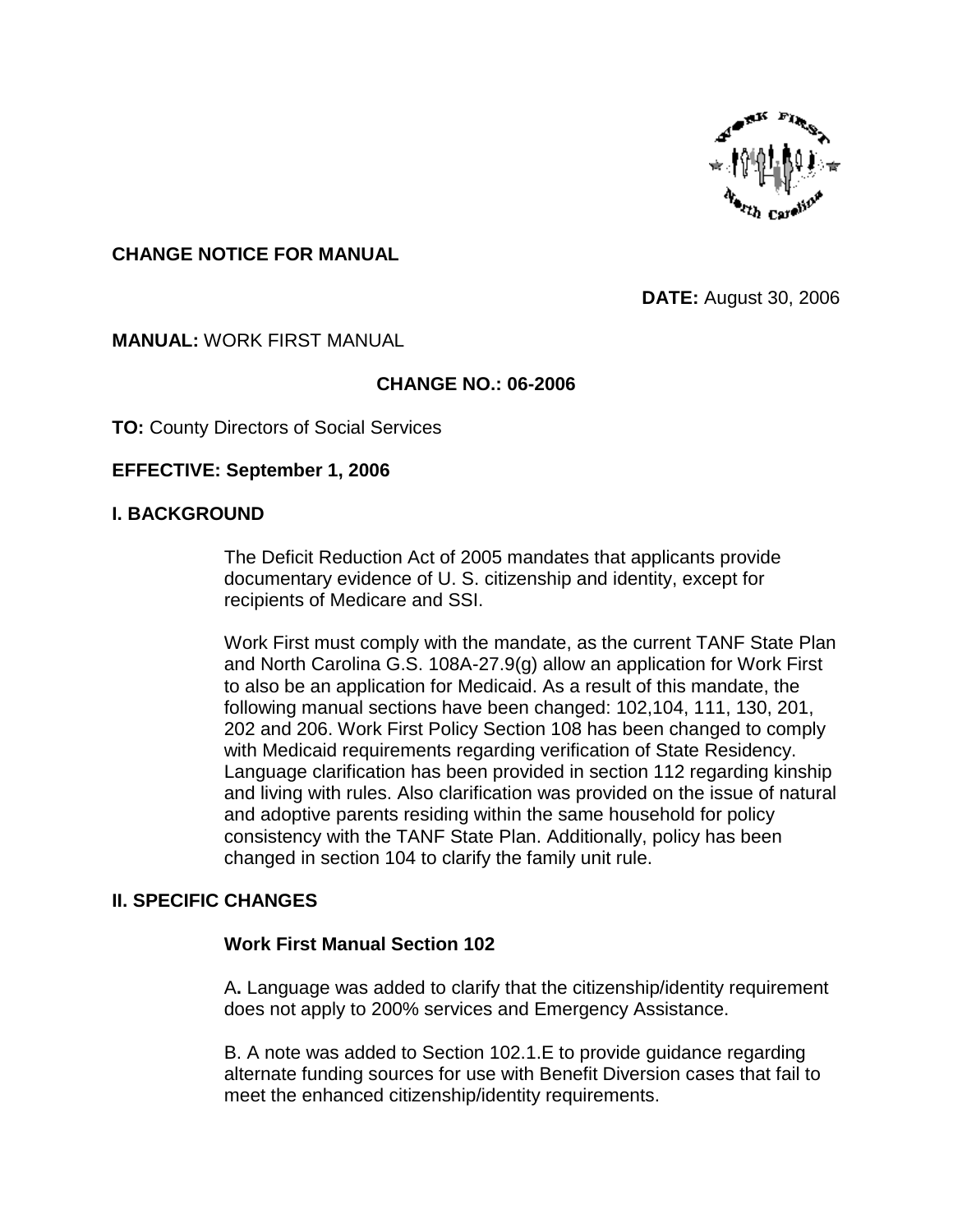# **Work First Manual Section 104**

A. Identity was added to the list of items to determine eligibility.

B. To clarify who is required to be included in the family unit, the language changes policy to state that parents living together with a mutual child cannot receive WFFA under separate cases but is considered to be one family unit.

C. United States citizenship was removed from the list of information that could be verified by statement or third party verification. Citizenship, identity and residency were added to the list of elements requiring third party verification.

D. Language added to clarify that non family unit members, in the budget unit, are required to provide information to determine eligibility.

E. Application processing time extension for citizenship and identity was added to Work First Manual Section, 104 V.B.4.

F. Policy section, 104VII. G was added to include requirements for the DMA 5069, Special Health Care Needs Questionnaire.

# **Work First Manual Section 108**

A chart has been added to policy listing the acceptable documents to verify state residency to be consistent with Medicaid requirements. Family statement can not be accepted to verify State Residency. Also a signed declaratory statement is required if the family does not have two (2) acceptable documents.

# **Work First Manual Section 111**

A. All individuals applying for and receiving Work First must provide documentary evidence of citizenship and identity. All references to accepting client statement have been deleted.

B. Medicare and SSI recipients are exempt from providing documentary evidence of citizenship/identity.

C. Charts have been added to show the acceptable documentation required to establish U. S. citizenship and identity. The charts range from 1-5, with Chart 1 being the primary source of documentation verifying both citizenship and identity. Charts 2-4 are secondary sources of documentary evidence and require an additional document from Chart 5. It is allowable to use secondary documentation in establishing citizenship and identity.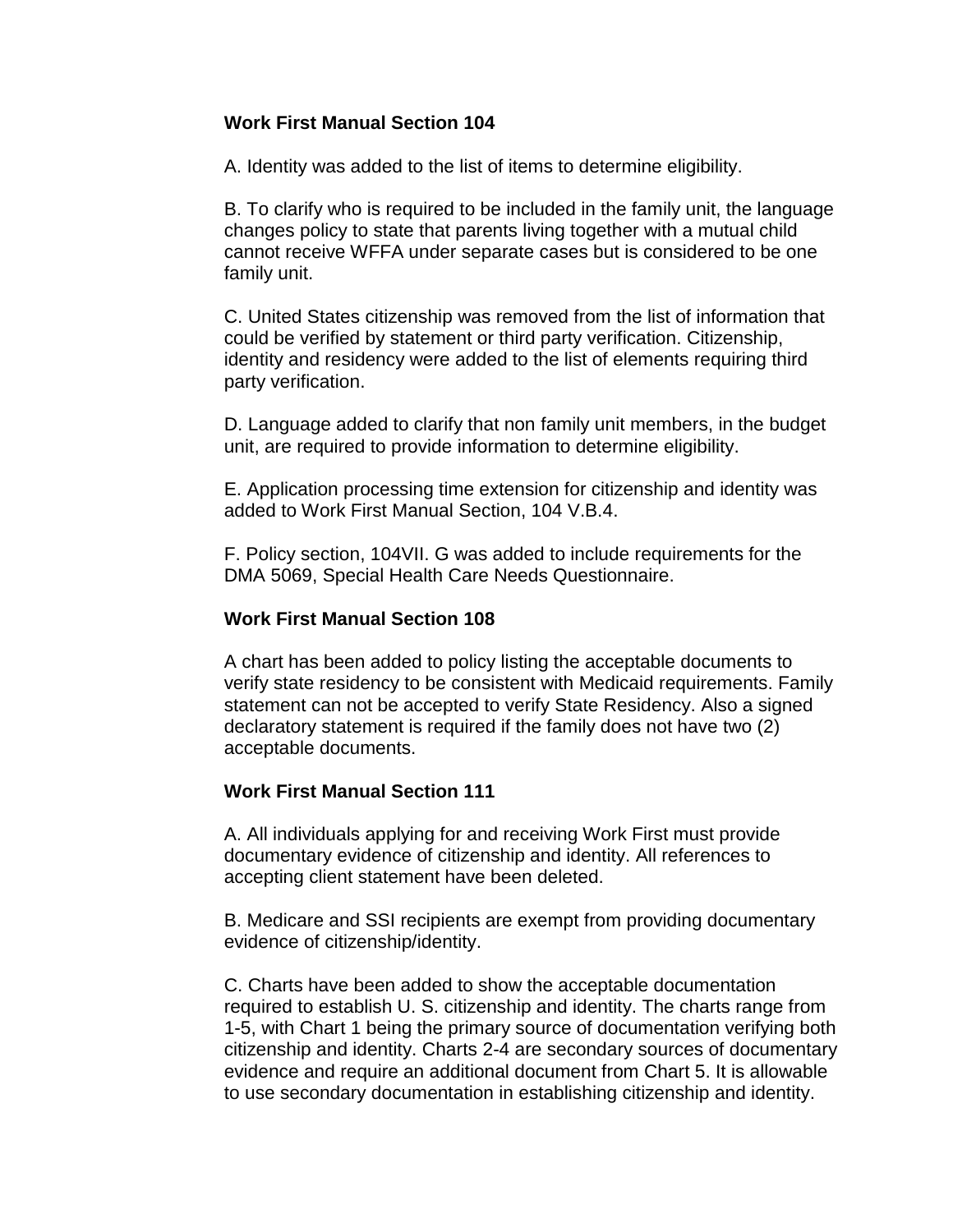The expectation is that follow up is complete to ensure at least tier 2 (Chart 2) documents are placed in the individual's case file.

**NOTE: The cost for a birth certificate from the County Register of Deeds where the applicant was born is \$10.00. Birth certificates for births in any North Carolina county may be requested from the North Carolina State Vital Records, 1903 Mail Service Center, Raleigh, NC 27699-1903. The Harnett County Register of Deeds has a pilot program where statewide county requests may also be submitted. Mail requests to the Harnett County Register of Deeds, P.O. Box 816, Lillington, NC, 27546. Indicate on the envelope the request is for Medicaid citizenship documentation. The cost for a certificate from the State Vital Records or Harnett County Register of Deeds office is \$15.00. The length of time to obtain the birth certificate from a county is at least 7-10 days and at least 6-8 weeks from the Harnett county pilot program or the State Vital Records**.

#### **Work First Manual Section 112**

A. The term non-relative has been replaced with adult caretaker to provide consistent policy interpretation.

B. Policy was changed to allow the spouse of anyone listed in section 112 II.C to meet the kinship rule. The spousal kinship rule change does not include the spouses of step relatives.

C. Policy was changed in Section 112.II to state when both the adoptive and natural parent live in the same household with the child the natural parent cannot apply for Work First for that child. This provides consistentency with policy and the TANF State Plan.

#### **Work First Manual Section 130**

A. References were deleted to the Work First Appendices and replaced with Work First Users Manual.

B. When an applicant can not provide proof of citizenship and/or identity and all other eligibility factors have been met, the application is pended until the documentation is provided. Once the verification is provided, the case must be processed within 5 workdays of receipt of the last piece of information. If information to obtain documentation is not received or the documentation request is returned as unable to confirm and all other efforts to obtain the documentation fail, deny the application for not providing necessary information to confirm citizenship and/or identity.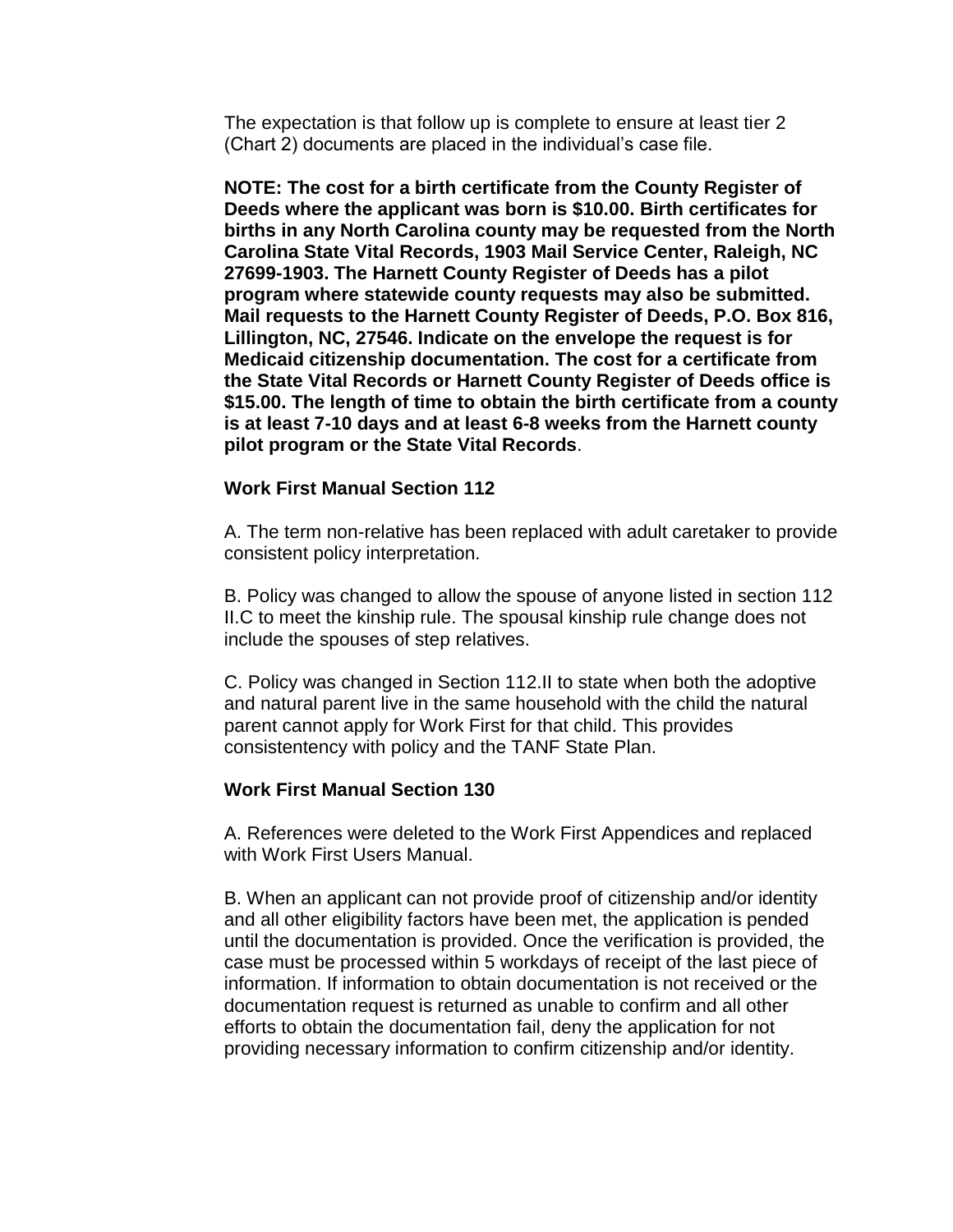C. Policy has been added to allow applicants that fail to cooperate with his/her MRA Plan of Action to be sanctioned at application.

D. Policy Section 130.III has been changed to allow the completion of the application the next day following the 45th day, if 45th day falls on a nonworkday.

### **Work First Manual Section 201**

A. Policy section 201 I B 13 was revised to require documentary proof of citizenship and identity.

B. Policy section 201 I B 20 was added to include the residency requirement.

C. Reference to the DSS-8213A has been deleted. The DSS-5271 has been developed to replace the DSS-8213A.

### **Work First Manual Section 202**

Section 202 II. was updated to include a note regarding the requirement to establish citizenship/identity for newborns at the end of their 12 month eligibility period

# **Work First Manual Section 206**

A. A note was added exempting SSI and Medicare recipients from the citizenship/identity requirement.

B. Section III was removed to delete Automatic Food Stamp reference.

#### **III. IMPLEMENTATION INSTRUCTIONS**

This change notice is effective September 1, 2006. For ongoing cases, these changes are effective at the next review or change in situation. Apply the citizenship/identity and residency requirements to applications taken on or after September 1, 2006. For Work First reviews, the citizenship/identity and residency requirements are effective for those started on or after September 1, 2006.

# **IV. INSTRUCTIONS FOR MAINTENANCE OF THE WORK FIRST MANUAL**

| <b>∥Remove</b> |  | ⊪Insert       |      |
|----------------|--|---------------|------|
| Section Pages  |  | Section Pages |      |
|                |  |               | 1-18 |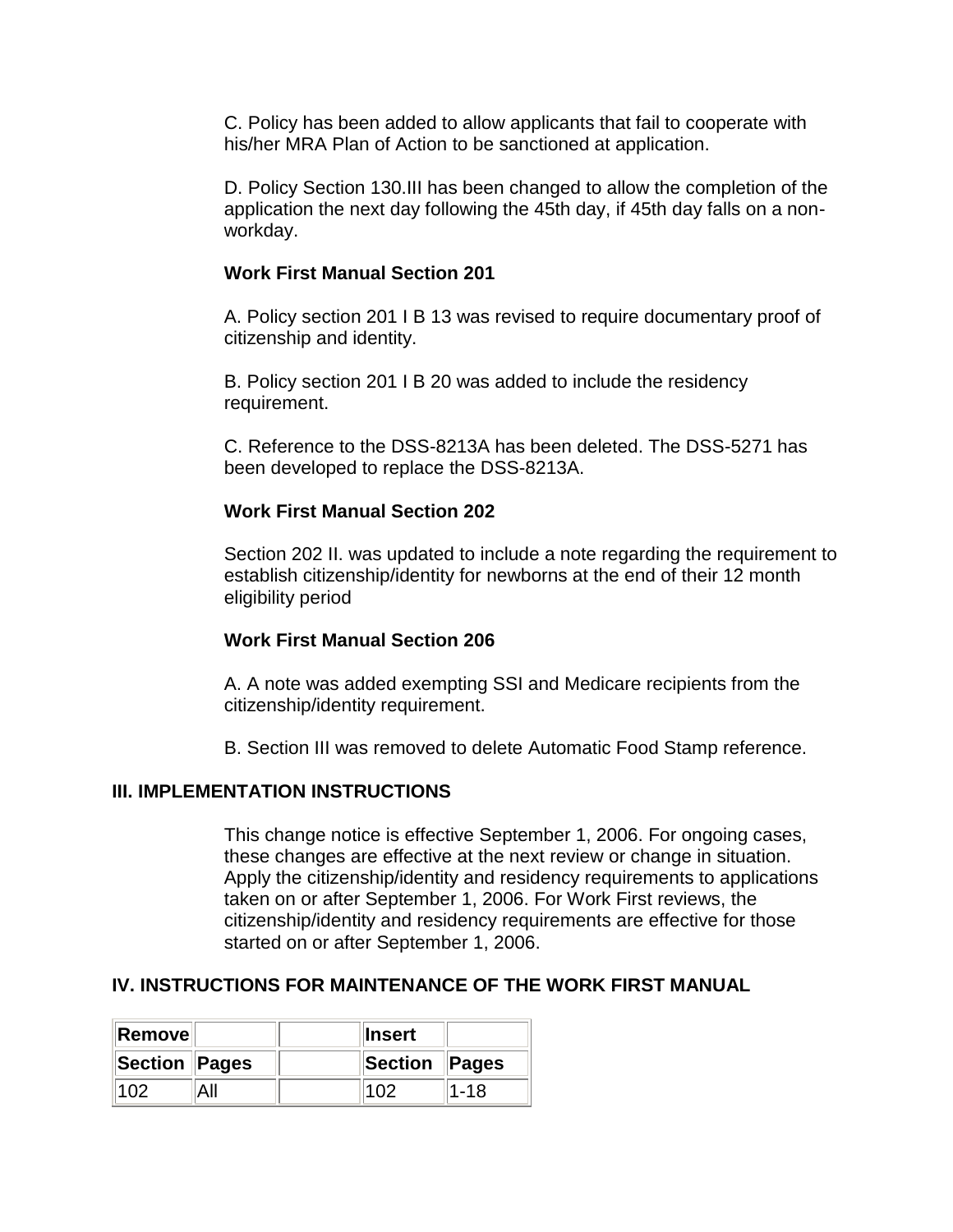| 104 | All | 104 | $1 - 18$ |
|-----|-----|-----|----------|
| 108 | All | 108 | $1 - 3$  |
|     |     | 108 | Figure 1 |
|     |     | 108 | Figure 2 |
| 111 | All | 111 | $1 - 24$ |
| 112 | All | 112 | $1 - 4$  |
| 130 | All | 130 | $1 - 9$  |
| 201 | All | 201 | $1 - 4$  |
| 202 | All | 202 | $1-6$    |
| 206 | All | 206 | $1 - 3$  |

If you have any questions, please contact your Work First Representative.

Sincerely,

Either J. High

Esther T. High, Acting Chief

# Family Support & Child Welfare Services Section

ETH/sdm

Attachments:

**<WF102.pdf>**

**<WF104.pdf>**

**<WF108.pdf>**

**<WF108f1.pdf>**

**<WF108f2.pdf>**

**<WF111.pdf>**

**<WF112.pdf>**

**<WF130.pdf>**